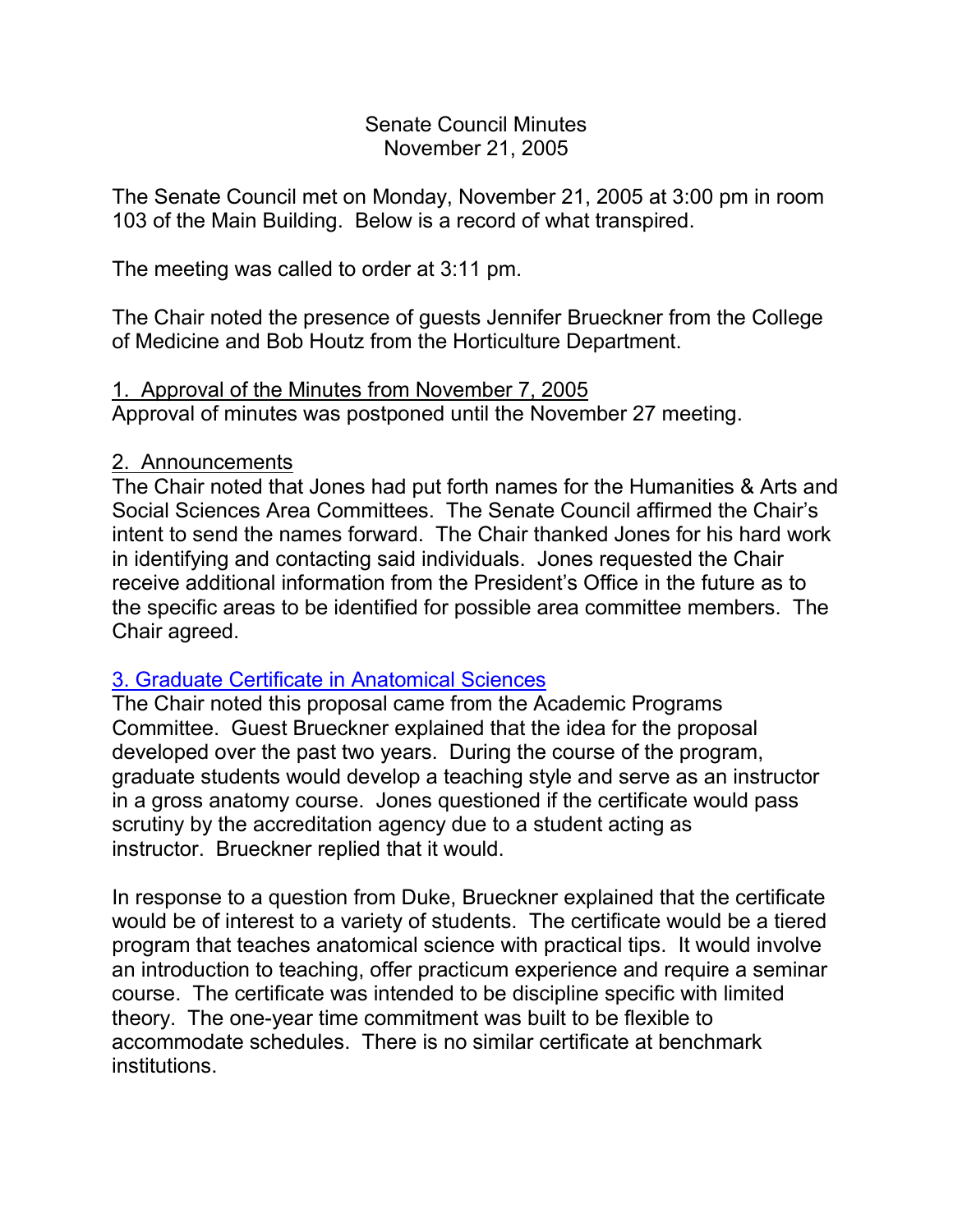Tagavi asked for clarification regarding the acronym, "IBS." Brueckner explained it stood for Integrated Biomedical Sciences. Tagavi asked about the required minimum credit hours. In discussing this aspect of the proposal, it became apparent that the proposal being discussed included revisions not seen by either the Academic Programs Committee or the Senate Council.

[\[Proposal reviewed by Academic Programs Committee and Senate Council\]](http://www.uky.edu/USC/New/Comms/Programs/New%20Graduate%20Certificate%20in%20Anatomical%20Sciences.pdf)

# [\[Handout from Brueckner\]](http://www.uky.edu/USC/New/SCAgendas/20051121/Grad%20Cert%20Anat%20Sci%20Instruction.pdf)

This led to a discussion regarding the routing processes of the University Senate and Senate Council Office.

Cibull asked if the Senate Council could move on the positive recommendation from the Academic Programs Committee. The Chair stated it could. Tagavi suggested the proposal's wording be changed to state that a limit of nine credit hours could be transferred from post baccalaureate work to a degree program. In addition, he noted concern regarding postbaccalaureate students acting as "instructor." Brueckner said she would be happy to change the wording to accommodate any concerns. Cibull suggested the term 'student instructor.' Lesnaw suggested pairing a post baccalaureate with a graduate level person for assistance. Brueckner explained the certificate offered an opportunity to provide lab instruction and facilitate a lecture.

Discussion ensued as to the proper wording to use to identify the student when acting in the role of instructor. The term 'course assistant' was agreed upon.

Tagavi stated the word "participate" be exchanged for "take" in reference to a student enrolling in a course. Jones suggested an inference for passing a course. Tagavi asked to be shown the section that stated the required GPA required for attaining the certificate. Moore suggested adopting the GPA requirement of the Graduate School (3.0). Grossman asked if the requirement was a 3.0 or a B grade or better in each course. Brueckner stated she would change the wording to reflect a B or better in each course.

Referencing the handout from Brueckner, Tagavi asked for clarification. Brueckner explained that section (Curriculum, 2., d.) addressed the type of student who last took a gross anatomy class many years ago, and would benefit greatly from a current class. Grossman wondered if the classes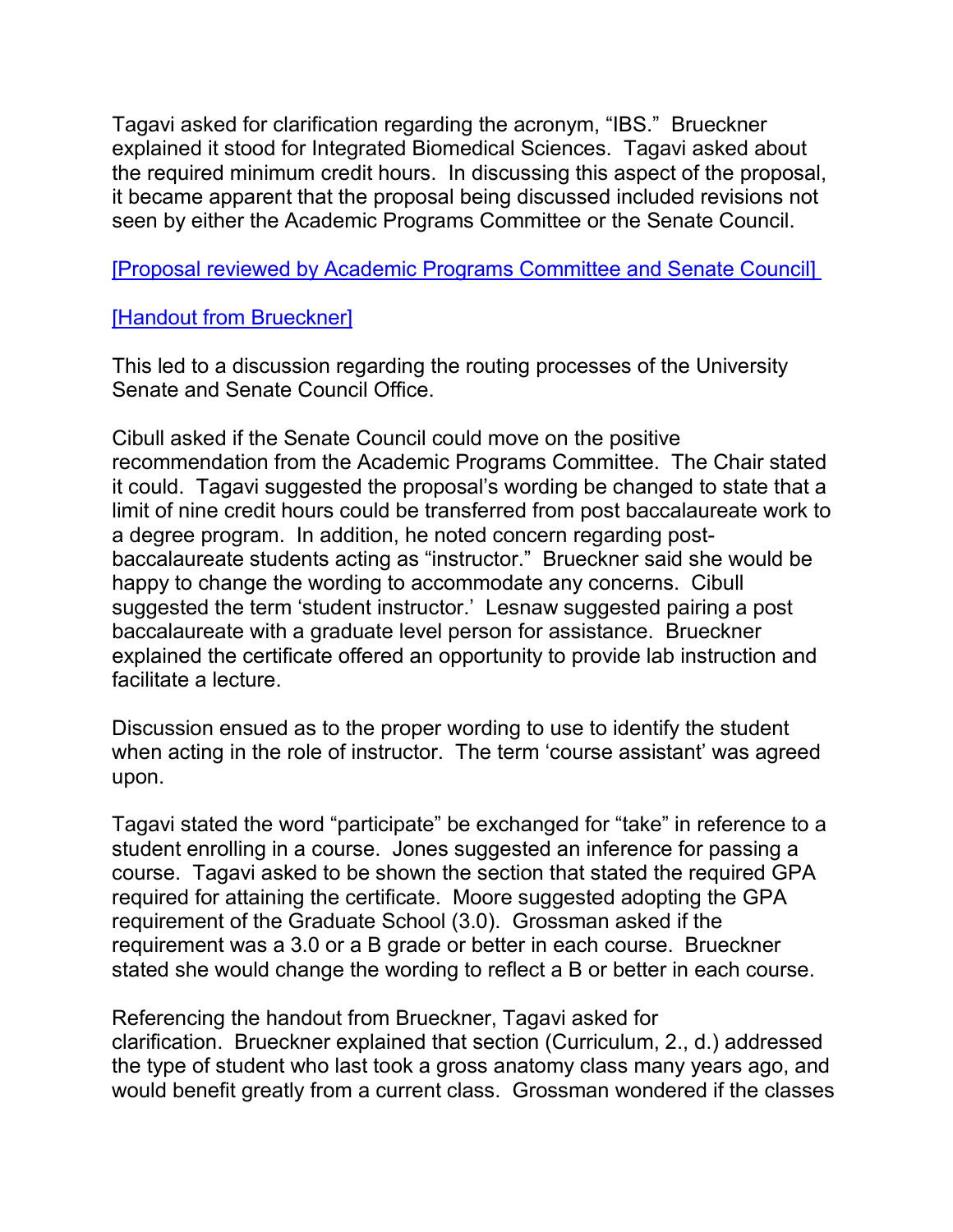had to be taken at UK or could be equivalent courses from another institution, and if it was 3.0 hours of credit. Tagavi expressed concern that it was unclear in the proposal how the different credits added up to the requirement.

The Chair asked the members if they wanted to approve the proposal then, at that time or wait until a proposal with revisions was available. He noted the seriousness with which the Senate Council reviews proposals. Brueckner offered her appreciation for the feedback and noted it would strengthen the proposal. The Chair commented that the types of issues raised regarding the new Graduate Certificate would be ironed out once the graduate certificate is institutionalized.

The Chair entertained a **motion** by Grossman to table the proposal until Brueckner made the changes and can resubmit it to the Senate Council Office. Jones **seconded**. The motion **carried**.

Cibull expressed concern with the level of scrutiny required by the Senate Council even after a proposal had already been to at least one other group for review. Dembo wondered if feedback was communicated to the Councils. The Chair noted the information should be conveyed back to other Councils. He commented on the important role the Senate Council takes in the approval process. Grossman stated that questions such as those asked by the Senate Council rarely came up at other Council meetings, and that it was a learning experience for Council members to begin asking detailed questions. Moore stated the other Councils tended to focus on resources and if the proposal authors consulted other programs, and less attention to specific criteria. He suggested a checklist of questions each body should address. Jones asked if the Chair routinely met with other Councils of the Senate at the beginning of the semester to review their charges and convey other information. The Chair indicated he met with some standing Committees, but not routinely meet with either the Graduate or Undergraduate Councils. Jones noted the usefulness of the Senate Council Chair meeting with those groups.

4. [Proposed Changes to Section V of the](file://nemo.ad.uky.edu/senate/Senate%20Council/US%20Committees/US%20Comtes%202005-2006/Rules%20and%20Elections%20Committee/Section%20V%20DRAFT%20for%20Honorary%20Degrees%20Nov%204%202005.doc) *Senate Rules* (Honorary Degrees) As Chair of the Senate Rules and Election Committee (SREC), Jones explained the process by which the SREC reviewed the *Rules*. He stated the SREC focused on codifying what currently happens once when the process of bestowing an Honorary Degree passes to the University Senate and how the process engages University Senate. Jones explained the changes section by section. {Underlined sections are new text.}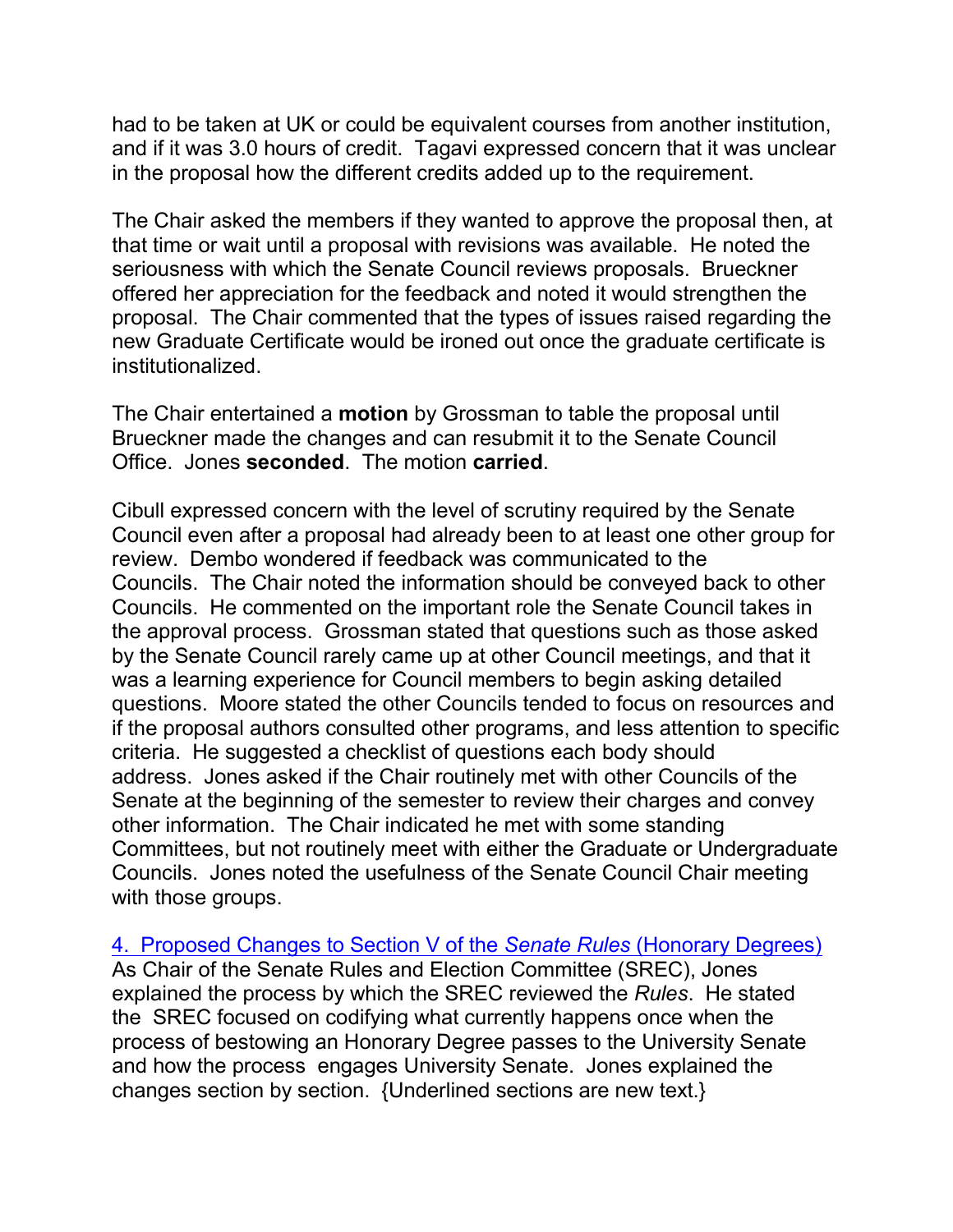- New Subsection of 5.4.2.1. This section explains the differences between "degree honors" and "Honorary Degrees" and the authorities by which these degrees with honors are granted.
- Section 5.4.2.2, Deletion of Subsection (H). References to Lexington Community College (LCC) were removed.
- New Section 5.4.2.3.A, Role of the University Joint Committee on Honorary Degrees (UJCHD). This section is a cross-reference to the pertinent section in the pending *Administrative Regulation* on the UJCHD, with which the SC concurred several weeks ago.
- New Section 5.4.2.3.B, Role of the Elected Faculty Senators in the University Senate.
- $\circ$  B.1.

It has occasionally happened that the University Senate decided that there would not be any honorary degrees awarded in a given year. Section B.1 expresses the option of the Elected Faculty Senators similarly in the future not send forward a list of nominees, which Jones anticipated would be rare occasions.

 $\circ$  B.2.

This section outlines conditions of merit and circumstance to be considered when the University Senate will actually entertain nominees for recommendation to the Board of Trustees. For example, in the late '60s the University Senate waived the stipulation that required a nominee to attend the awards ceremony, in order to accommodate the desire to nominate a priest for an Honorary Degree whose priestly vows did not permit him to leave the religious sanctuary of his residence.

o B.3.

This establishes an option for the President to address the University Senate to speak to specifics regarding a nominee(s).

o B.4.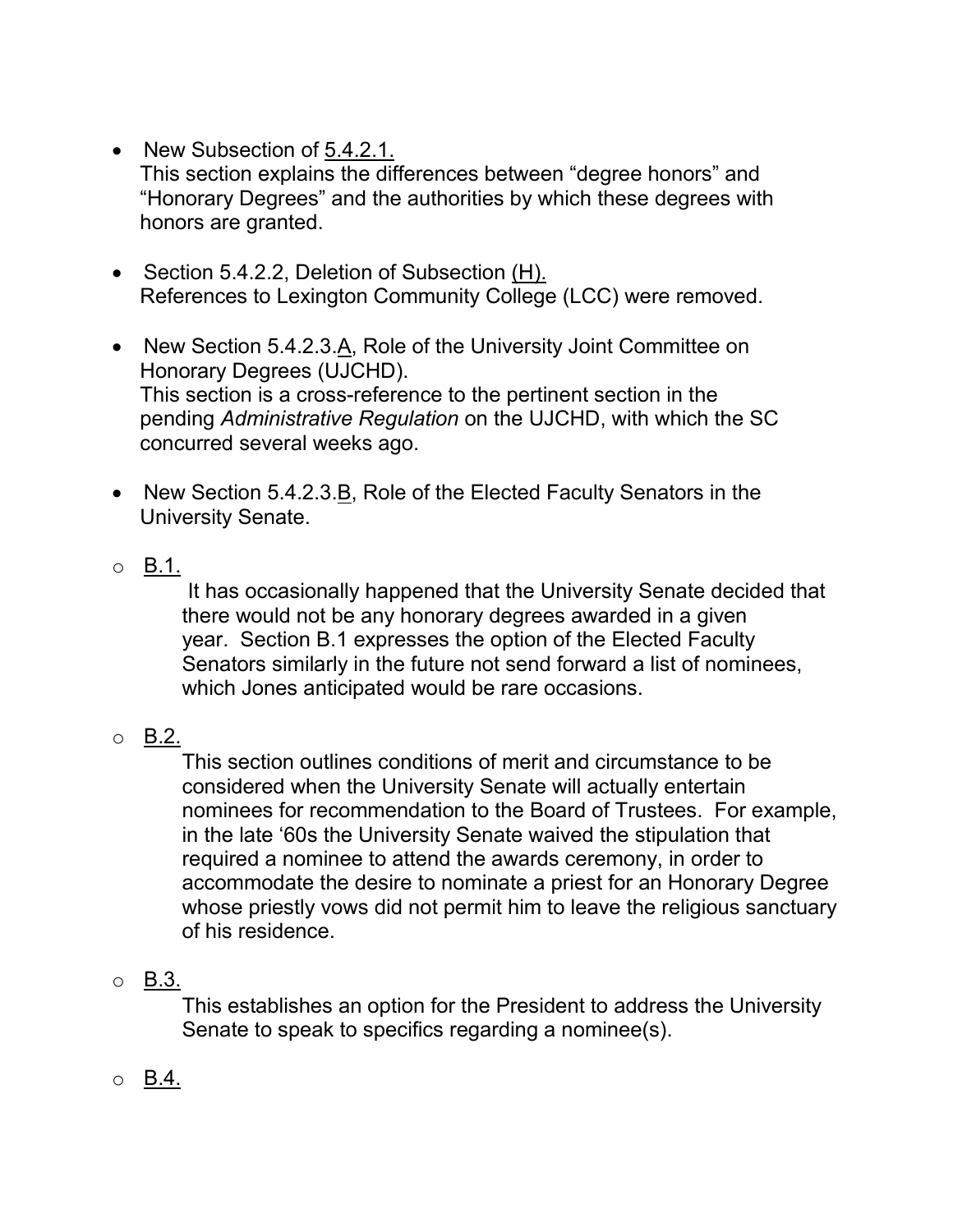This section allows the University Senate Elected Faculty Senators, in extraordinary circumstances, to put forth a name(s) that was not submitted by the University Joint Committee on Honorary Degrees.

Tagavi noted concern that the process by which this extraordinary circumstance would be carried out was not described. He offered a **friendly amendment** to change the wording to read, "…through a deliberative process commensurate to the circumstance, initiated by the Senate Council, recommend for an honorary degree…." Jones **accepted**.

- Section 5.4.2.3, C, Circumstances for Award of Honorary Degrees This text was taken directly from the current Graduate School web site concerning Honorary Degrees.
- Section 5.4.2.3, D.

The SREC noted that the Honorary Degree titles it had listed in this draft section had been the only types awarded over the past 20 to 25 years. There was extensive debate in the SREC about perhaps changing those titles; the SREC did not change them, deciding it was beyond their scope of charge.

Grossman suggested that a need for a different Honorary Degree than what was listed could be met by either proposing an amendment to the section or by adding text such as "another appropriate degree as chosen by the Board of Trustees." Cibull stated it should not be approved by the Board of Trustees (BoT). Jones stated the BoT must approve a new title. Grossman added that it was the same for any other degree chosen by the University Senate. Jones asked for clarification as to what changes should be made. Tagavi noted concern with the Senate Council modifying a section of the SREC recommendation that the SREC was not comfortable changing. Jones stated there were no restrictions on the actions of the Senate Council in regard to changing what the SREC brought forth on this particular point of Honorary Degree titles, because on this particular point the SREC was expressly inviting the Senate Council to decide what policy should be recommended to the Elected Faculty Senators in the University Senate.

Lesnaw wondered why the specific Honorary Degrees had to be listed. Tagavi thought it dealt with avoiding Honorary Degree titles that were identical to earned degree honors. Grossman disagreed, stating the term 'Honorary,' being a part of the degree title itself, was sufficient to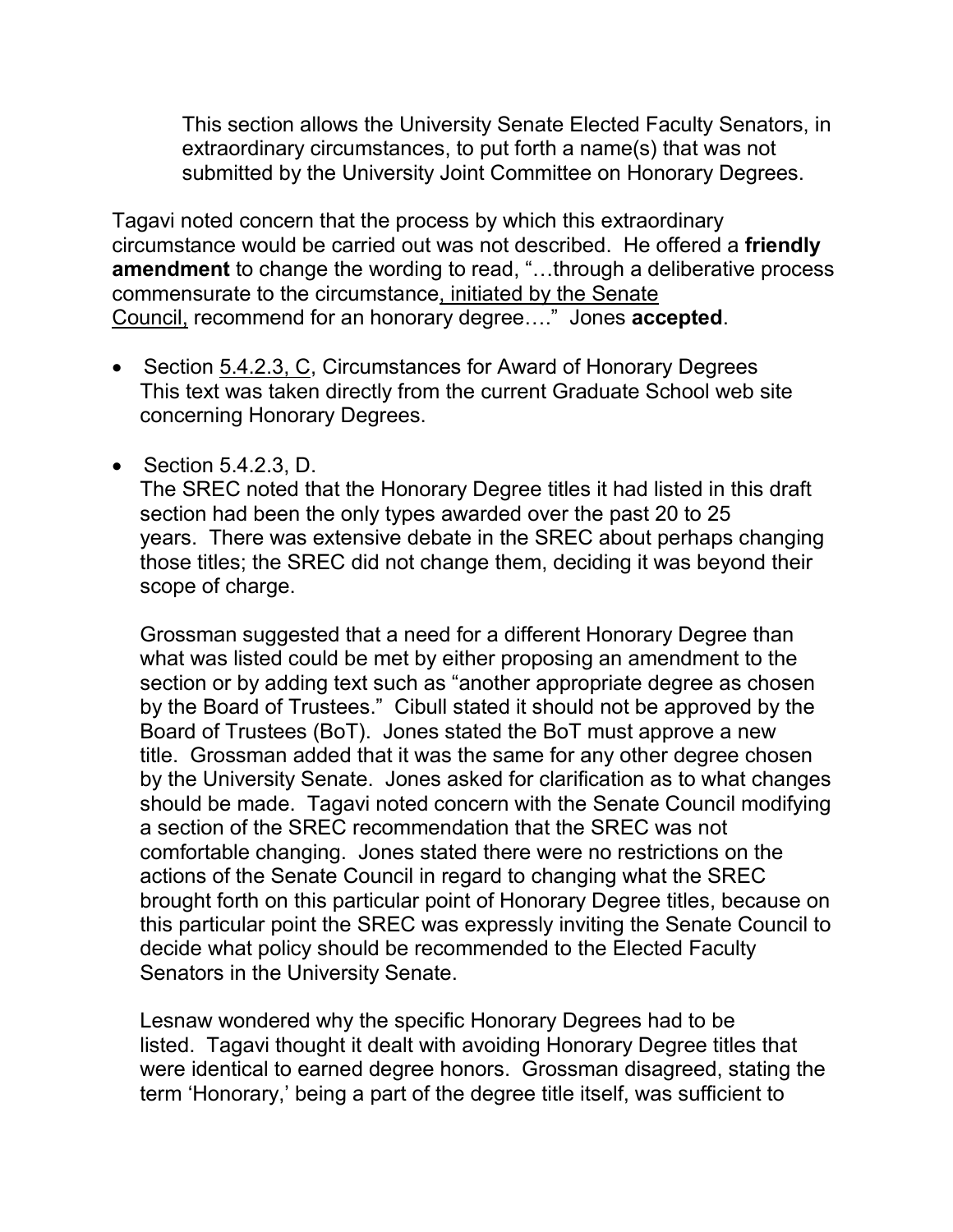differentiate between the two types of degrees. Discussion commenced regarding use of the term 'Honorary' and the potential for misinterpretation and malicious misuse of an Honorary Degree.

Lesnaw **moved** to eliminate the litany of Honorary degrees and substitute a sentence, so that the section would read, "The title approved by the Elected Faculty Senators will be styled as "Honorary Doctor of [name of an appropriate area or field]." Specifically then, the word "Honorary" will be a part of the Honorary Degree title itself. Grossman **seconded**. More discussion followed regarding possible inappropriate use of an Honorary Degree and the hope that a person nominated to receive an Honorary Degree would not be willing to misrepresent it. A vote was taken, and the motion **carried** by a vote of seven in favor, one against and no abstentions.

- Section 5.4.5, Diplomas. Lesnaw asked about certificates being listed on diplomas. Jones responded that it was a separate, hot issue and was not discussed by the SREC.
- o A.

In the middle paragraph (beginning with "Diplomas shall display….") Tagavi requested clarification in the *Rules* that by signing, the President would be acting as Chair of the University Senate. Tagavi suggested a **friendly amendment** that the pertinent parenthetical reference be changed to, "…represented by the signature of the President, who is Chair of the University Senate in his or her capacity as Chair of the University Senate, and…" Jones **accepted**.

Tagavi noted that there was no requirement as to the specific inclusion of UK's logo on a diploma. Jones stated that the section only addressed items minimally required to be present on the diploma, and not all the various details that might be administratively added.

The Chair noted the proposal was on the floor with a positive recommendation from the Senate Rules and Elections Committee. A **vote** was taken, and the motion **passed** without dissent.

### 5. [Academic Offenses](file://nemo.ad.uky.edu/senate/Senate%20Council/US%20Committees/US%20Comtes%202005-2006/Academic%20Offenses/prop_acad_offenses_SC_amended_11-21-05mtg.pdf)

Grossman noted the presence of two similar proposals in the handout. The first proposal (["original proposal"](http://www.uky.edu/USC/New/Comms/Programs/New%20Graduate%20Certificate%20in%20Anatomical%20Sciences.pdf)) was the proposal as brought forth by the Academic Offenses Committee and subsequently amended by the Senate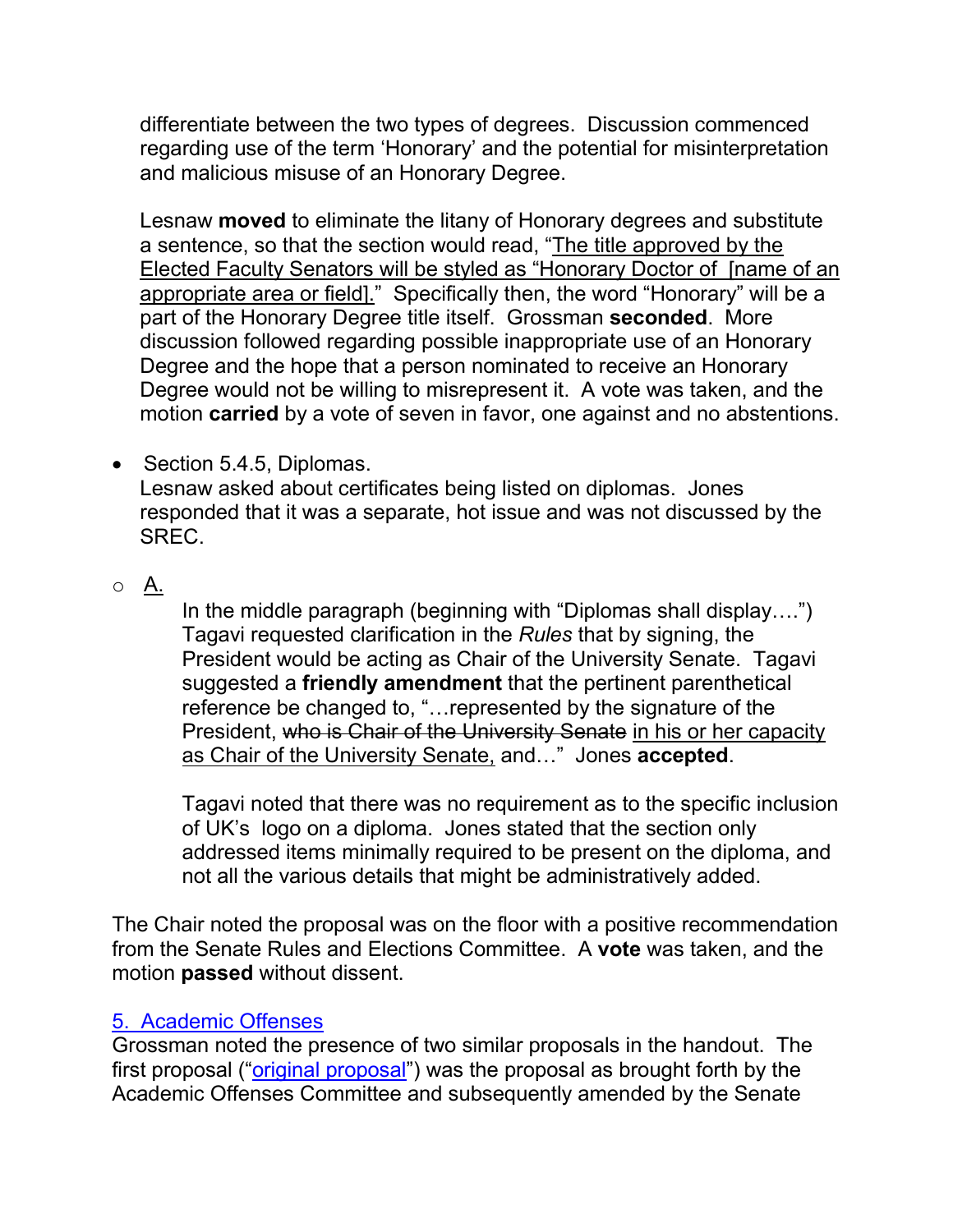Council. The second proposal ("amended proposal") included language addressing concerns raised in recent meetings. At Tagavi's request, Grossman summarized the differences.

The first difference in the amended proposal addressed offenses penalized by less than an E. An offense such as this would not be officially recorded as an offense, but would require a warning letter be sent to the Registrar. The letter would be destroyed upon graduation, assuming no additional offenses occurred.

The second difference in the amended proposal addressed the authority by which punishment would be meted out by the person leading the class in the event that person were to be a teaching assistant (TA), part-time instructor (PTI), Provost or dean. The Committee opted to utilize the official definition of 'staff employee' and 'faculty employee' when deciding what type of instructor was authorized to decide on a punishment. Duke asked if this change was in reference to Eldred's comments at the November 14 University Senate meeting. Grossman responded that it was, in part, and that the Committee consensus was that PTIs should be given authority for deciding punishment, since they were technically considered part-time faculty members.

The third difference in the amended proposal dealt with jurisdiction if a situation required involvement of the next level authority. The original proposal named the dean as authority in cases involving a chair instructor. However, questions arose as to how to create a parallel between that situation and that of a provost acting as instructor. Thus, authority for overseeing situations such as these are assigned to the associate dean or associate provost, as appropriate.

The Chair opened up the floor for discussion. Tagavi **moved** to approve the three modifications in the amended proposal, as explained by Grossman. Lesnaw **seconded**. Duke asked if the warning letter was recorded or not. Grossman explained that wording in the amended proposal directed the Registrar to retain the letter until graduation, at which time it would be destroyed. He also noted that throughout the amended proposal, he replaced references to "guilty" and "not guilty" with "commit" and "did not commit." In addition, in situations where the first offense was serious enough to warrant an XE, the punishment for a second offense was made stricter. Tagavi stated that he saw those changes as a **friendly amendment** and **accepted** them.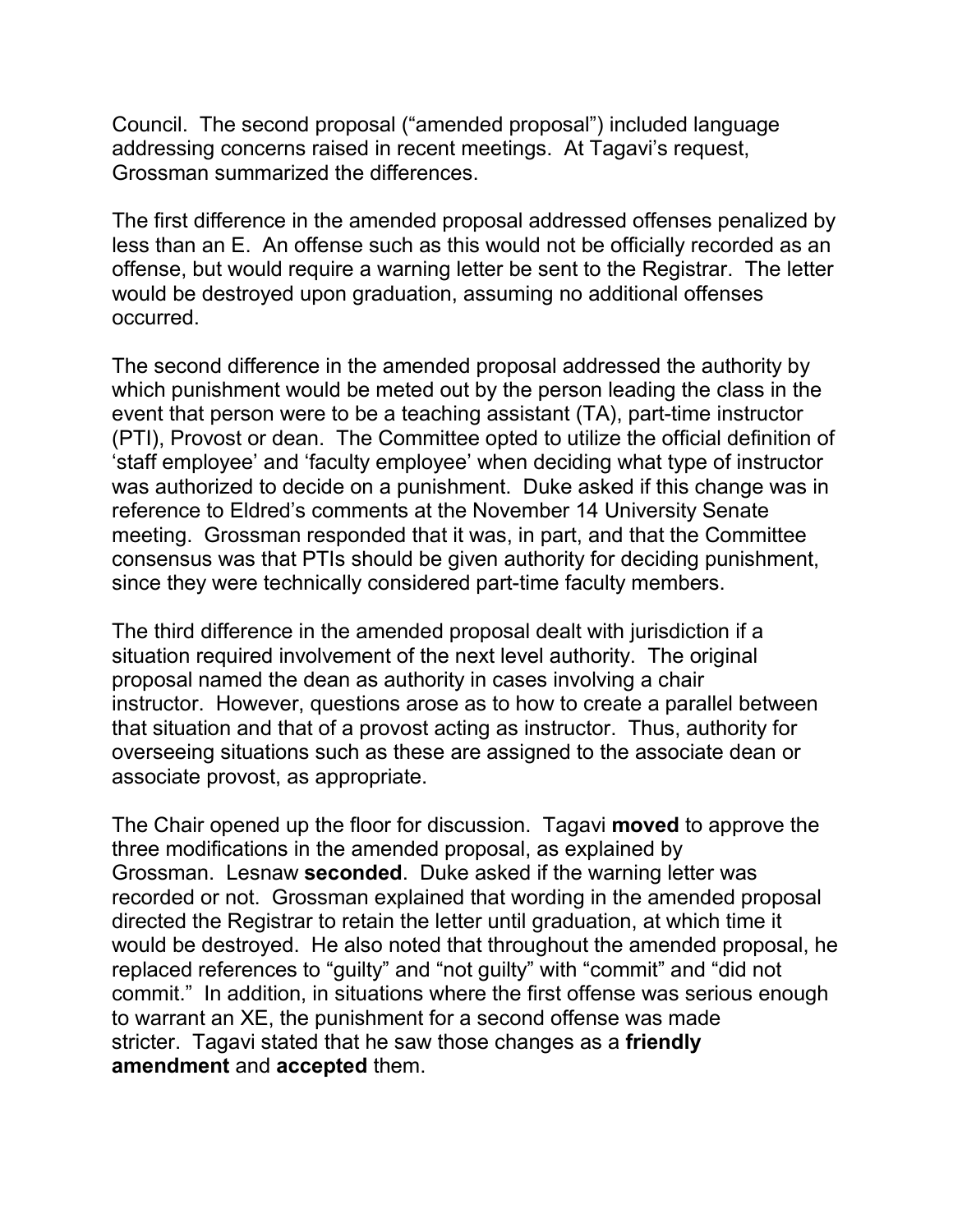The Chair asked if there was any additional discussion. Grossman stated that while the Committee members seemed okay with the amended proposal, he did not feel the same and would likely abstain from the vote. The motion **carried**, so the modifications became part of the Academic Offenses Committee proposal to the Senate Council.

The Chair indicated it was appropriate at that time to hear discussion on the motion from the Academic Offenses Committee. Tagavi shared a synopsis of answers from certain interested individuals to questions he posed via email. The overwhelming majority (10/2) of individuals polled were against limiting the University Appeals Board's ability to reduce penalties. Tagavi **moved** that section 6.4.4, B.ii. (original proposal) be read, "If the offense is the student's first, the Board may reduce the penalty to any of the penalties listed in Section 6.4.3. (3). Cibull received confirmation that this would allow all penalties to be appealed to the University Appeals Board (UAB). Jones **seconded**.

Dembo stated his deep concern with this idea, stating that even though UK lives in a legal external world, UK was not required to transpose that into UK's internal world. He indicated the need for safe ground in the classroom where instructors could work things out at the classroom level. He brought up a hypothetical situation where a student's grade was dropped one level due to an academic offense. In this situation, the student loses the appeal of the punishment for an academic offense. Dembo wondered the outcome if the student re-appealed after the class ended, utilizing the defense that their grade was not based on good faith by the instructor. Tagavi noted that this situation could occur not just in the amended proposal, but also in the original proposal. Cibull opined that the instructor was more likely to be right than the UAB.

Guest Houtz stated that he was unable to speak at the University Senate meeting due to time constraints and attended the Senate Council meeting to make his comments. He spoke to being pleasantly surprised by the level of specificity in the Senate Council proceedings. He stated that he was a strong proponent of faculty responsibility and authority in the classroom. He did not believe the original proposal compromised this. He also believed students deserved the right to an appeal. In addressing comments made at the University Senate meeting regarding an instructor's passion and impartiality due to proximity to an academic offense, he stated that being intimate with the offense did not automatically translate into a lack of objectivity. Knowing the Academic Offenses Committee had been meeting for a year on this topic, he